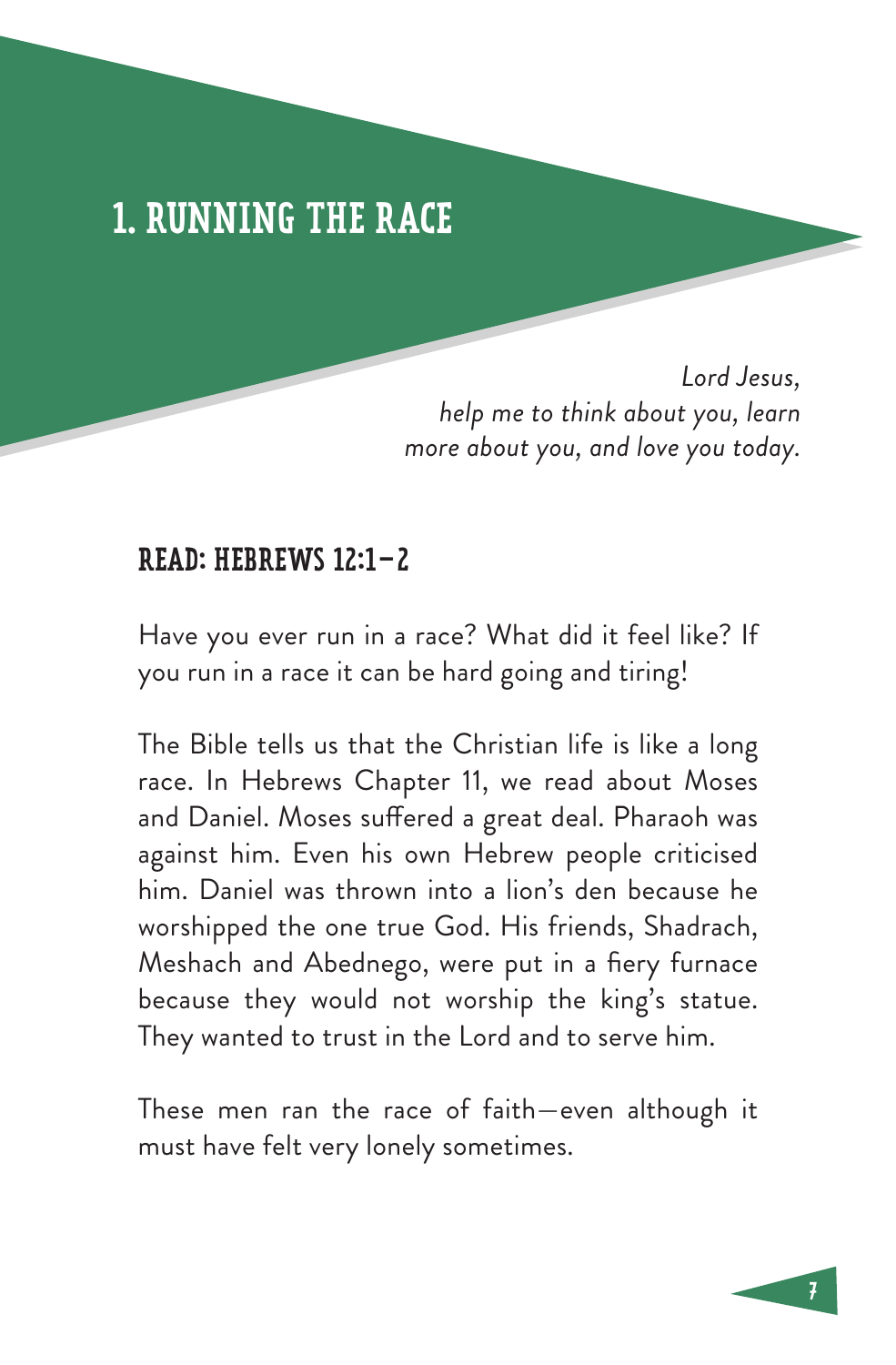You may feel that you are running this race all on your own. Perhaps there are no other Christians in your class at school. Maybe you are the only one in your family who loves Jesus? But remember this, all over the world there are millions of people who are following Jesus. They are running the Christian race, just like you, because it is the greatest race in the world.

If we run the Christian race we need to get rid of things that hold us back. These are obstacles. Hebrews Chapter 12 tells us to throw away things that keep us from following Jesus. Would you run a race with a heavy rucksack on your back? Of course not! Well, just as there are things that slow you down in a running race, there are things that get in the way in the Christian race too.

One of these things is greed. Do you spend lots of time thinking about the things that you want to get? We need to get rid of greed. Lies, bad temper and pride hold us back too. We can't run the Christian race if we hold on to these things. The good news is that the Lord Jesus promises to help us get rid of them if we ask him. It may not be easy, but the Lord Jesus will help us so that we can run the Christian race and follow him. A marathon race is twenty-six miles. It is the longest of all the races in the Olympic games. It commemorates a man who ran to Athens in order to tell the people there that the Persian army had been defeated at the Battle of Marathon.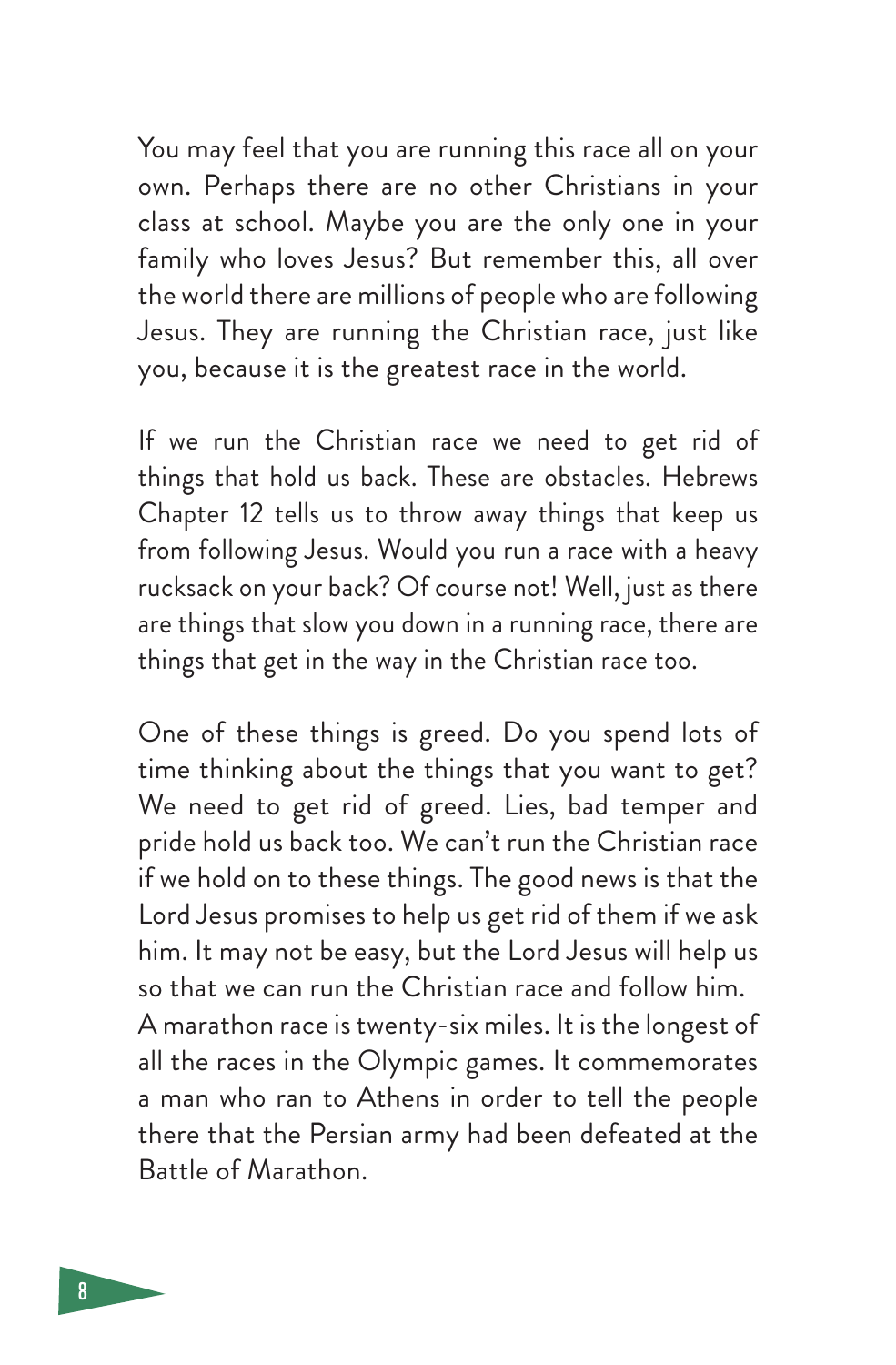Following Jesus is like a marathon. That is why we need to have the Holy Spirit to help us. There will be times when we don't have the strength to keep going. But the Lord Jesus says, 'When you are weak, I will come and make you strong' (See Romans 8:26; 2 Corinthians 12:9).

There are prizes for everybody who runs in the Christian race. We are told to keep our eyes on the finishing tape. One day the Christian race will be over at the end of our life on earth. But when we finish, Jesus will be there to greet us. He will have a prize for us.

Part of this prize will be that Jesus will give us our own special name (See Revelation 2:17)! It will be the greatest prize in the world! Let's run to get that prize. Jesus will help us all the way.

## Lord Jesus

*Thank you that you have run this race before us, right to the cross. Thank you that you died for us. Please send your Holy Spirit into our hearts so that we will be with you forever. We pray this in your name.* 

*Amen.*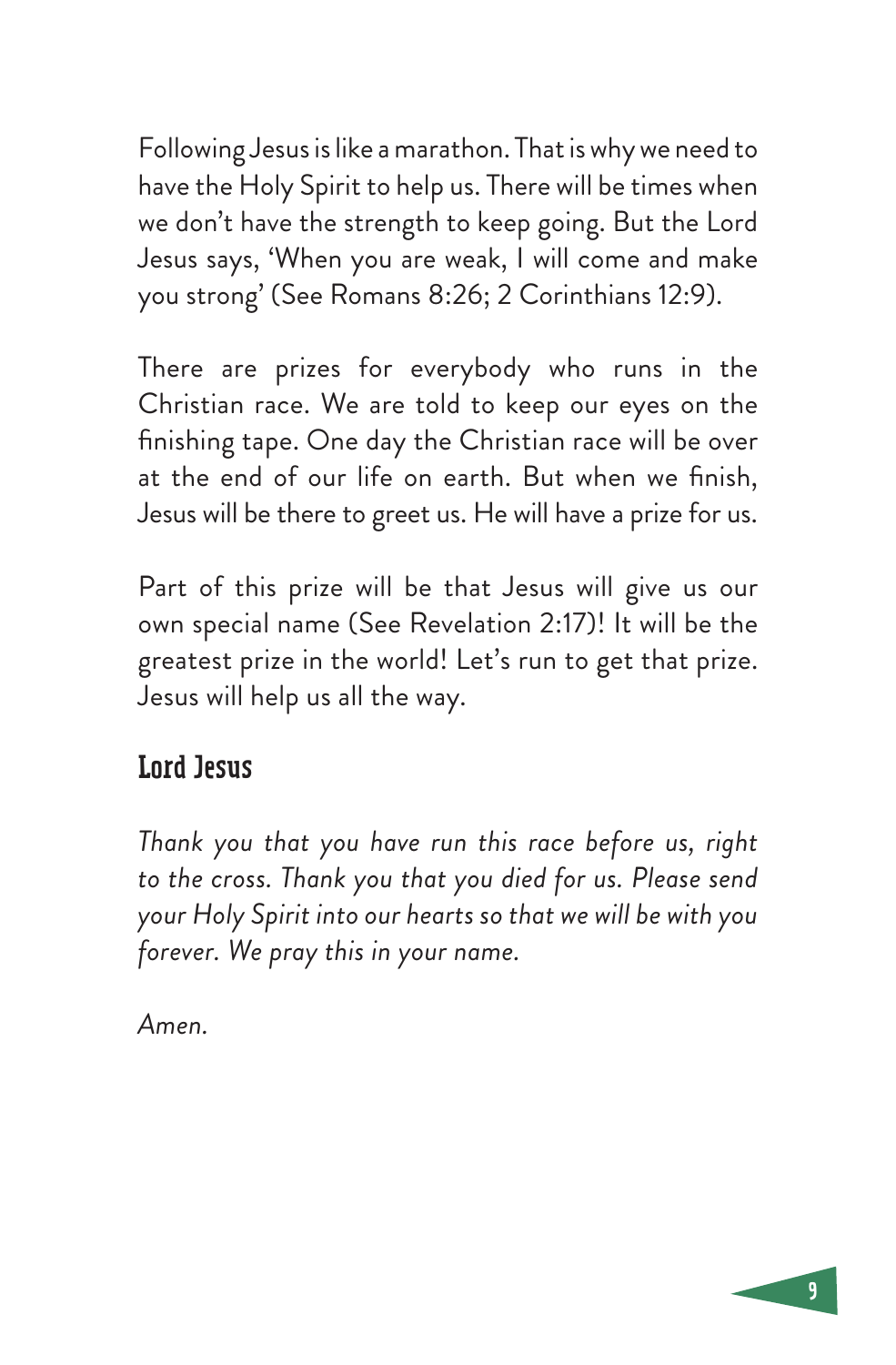# 2. WHERE DO YOU BELONG?

*Lord Jesus, help me to think about you, learn more about you, and love you today.*

#### READ: JOHN 15:18–19

Have you ever been asked the question, 'Where do you belong?' You might reply, 'I belong to Glasgow,' or 'I live in England.' Perhaps you come from another country like America or New Zealand.

If someone asks you, 'Who do you belong to?' would you say, 'I belong to my mum and dad'? A married person would say, 'I belong to my husband' or 'I belong to my wife.'

If you move to a new town you might feel that you don't really belong. Things are different. Maybe someone will tell you, 'You don't belong here. You're not one of us! We're not going to play with you.'

That can really hurt!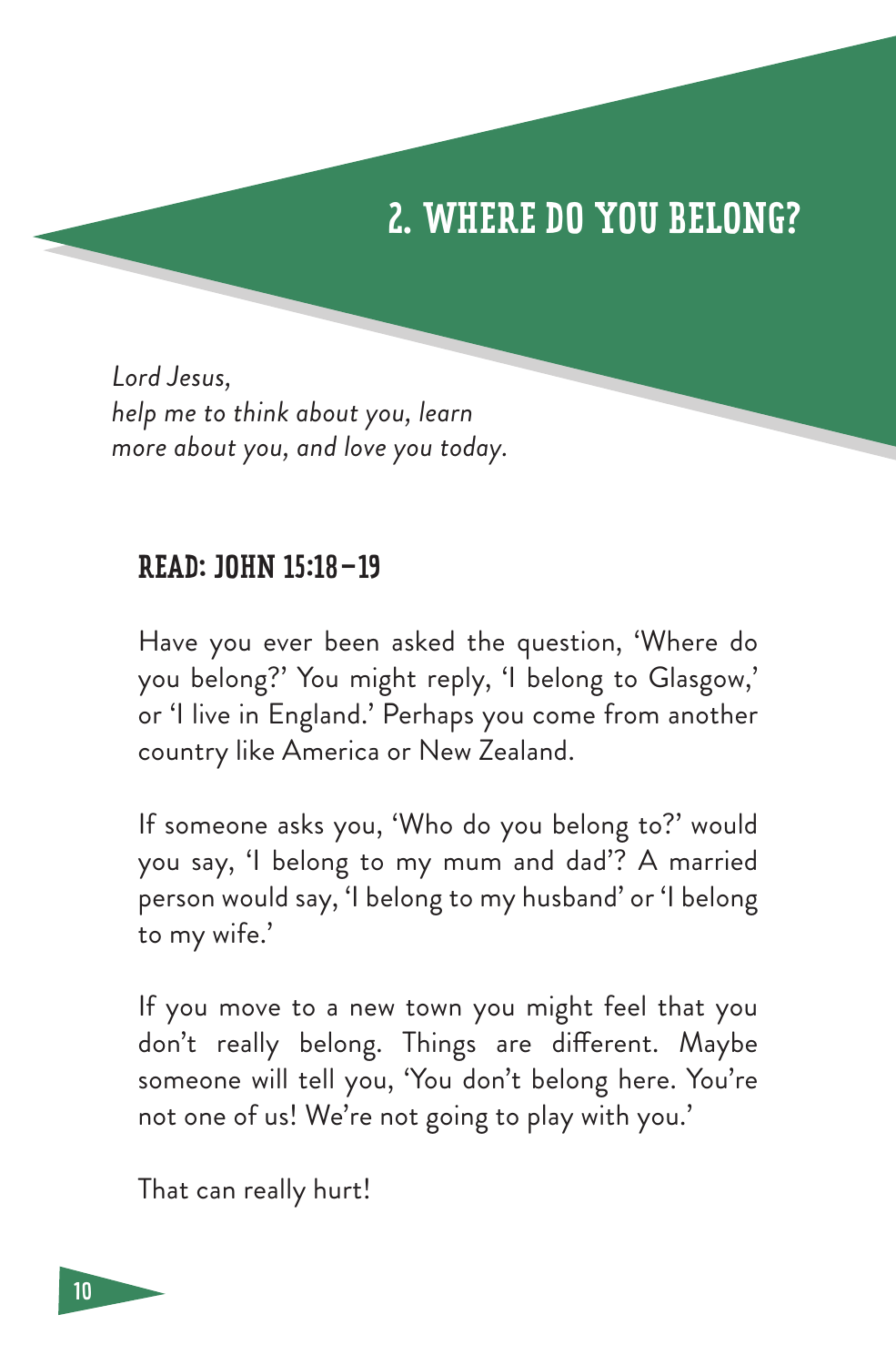Sometimes people don't like you when you belong to the Lord Jesus. Maybe they know that you go to church. They may even be nasty to you.

Jesus says, 'Whenever that happens, remember that you belong to me. They do this to you because they don't love me either. It's because you belong to me that they are being mean to you. It's because you love me that they hate you. It's because you want to follow me that these things are happening. Trust me and I will take care of everything' (See Matthew 10:22; Matthew 24:9; Mark 13:13; Luke 10:5-6; Luke 21:7).

Maybe one day some of the people who have been nasty to you will actually come to you and say, 'Can you help me to trust Jesus in the way you do?'

So, whenever you feel that because you belong to Jesus, you don't belong with your pals, remember this:

Jesus is with you always. You always belong to him!

Let's pray that the Lord Jesus will help us to be faithful to him. Then through our lives, he will help others to trust him too.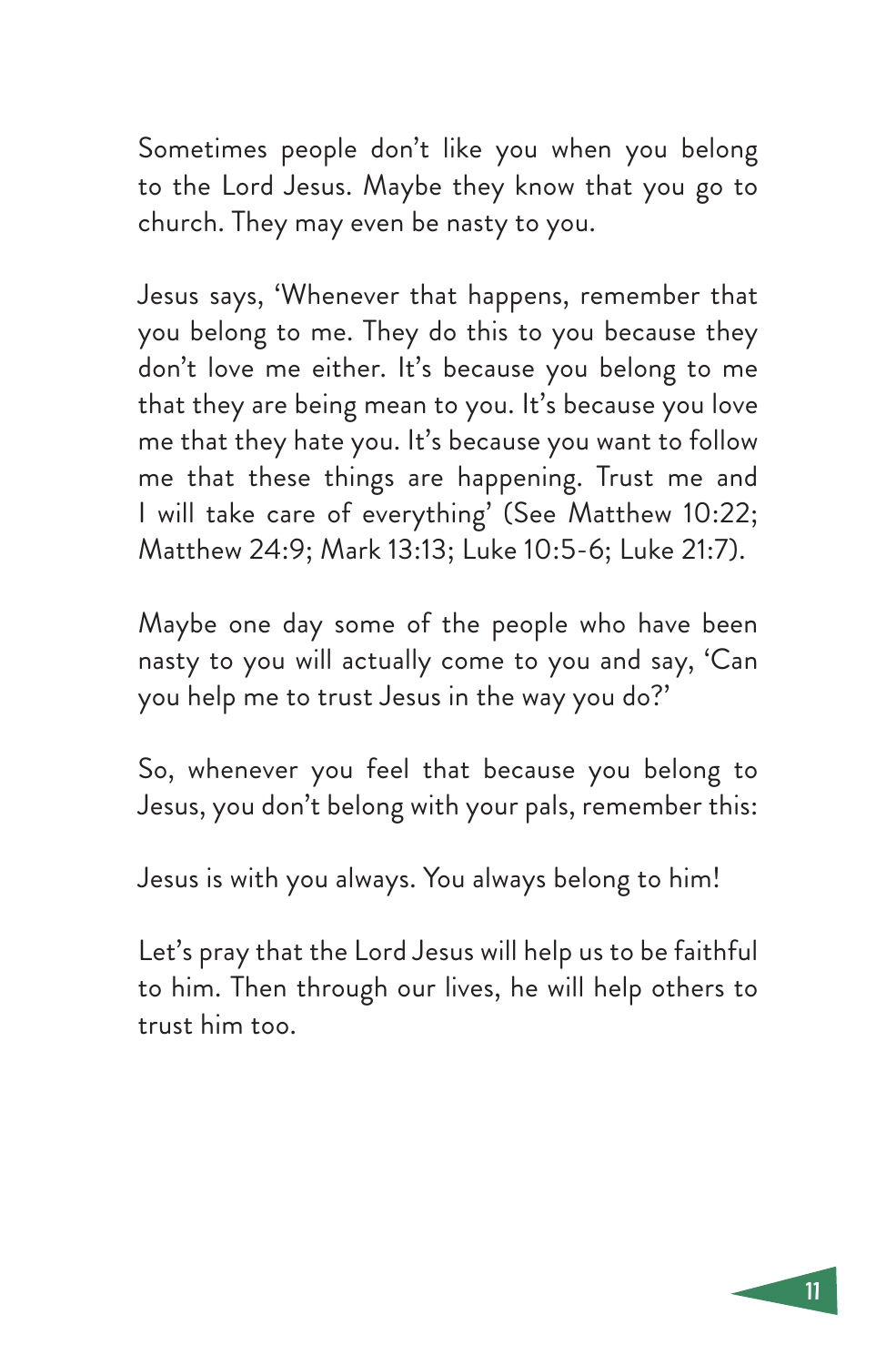### Loving Heavenly Father

*We know that you love us. You understand how painful it is when we feel we don't belong. Sometimes our friends don't want to belong to us because we belong to you. Please help us to trust you. We ask these things in Jesus' name.* 

*Amen.*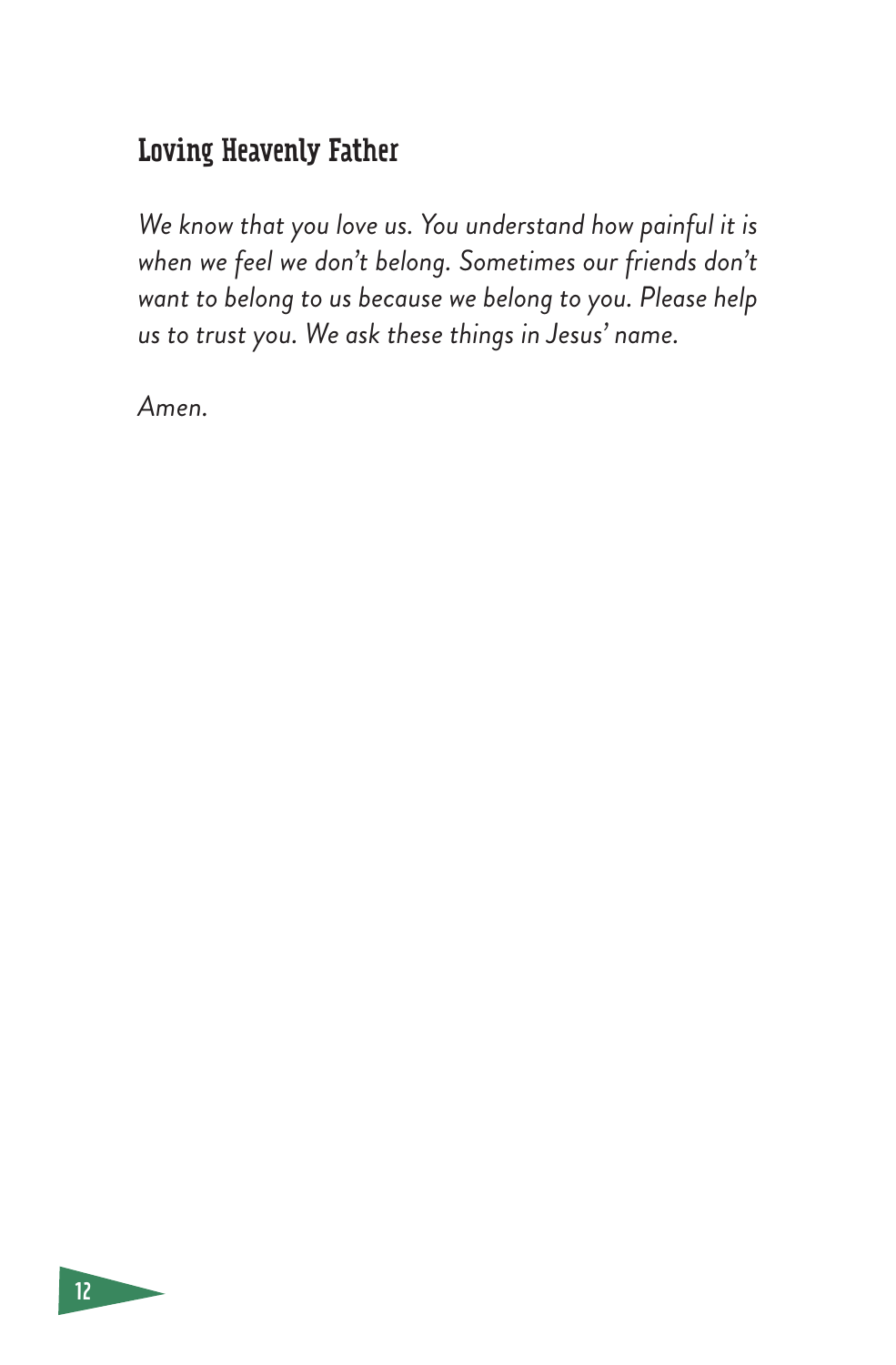## 3. A NEW WORD

*Lord Jesus, help me to think about you, learn more about you, and love you today.*

#### READ: ACTS 11:19–26

Do you like to discover new words and what they mean? What do you do when you come across a word that you don't know? Do you ask someone what it means? But what if the word hasn't been invented yet, what would you do then?

Acts 11:26 tells us, 'The disciples were first called Christians in Antioch.' That means that it was in the city of Antioch that somebody thought up a new word to describe the followers of Jesus.

The new word they thought up was the word 'Christian' which means 'Christ's one'.

When I come across a word and I don't know what it means, I look it up in my dictionary. There are many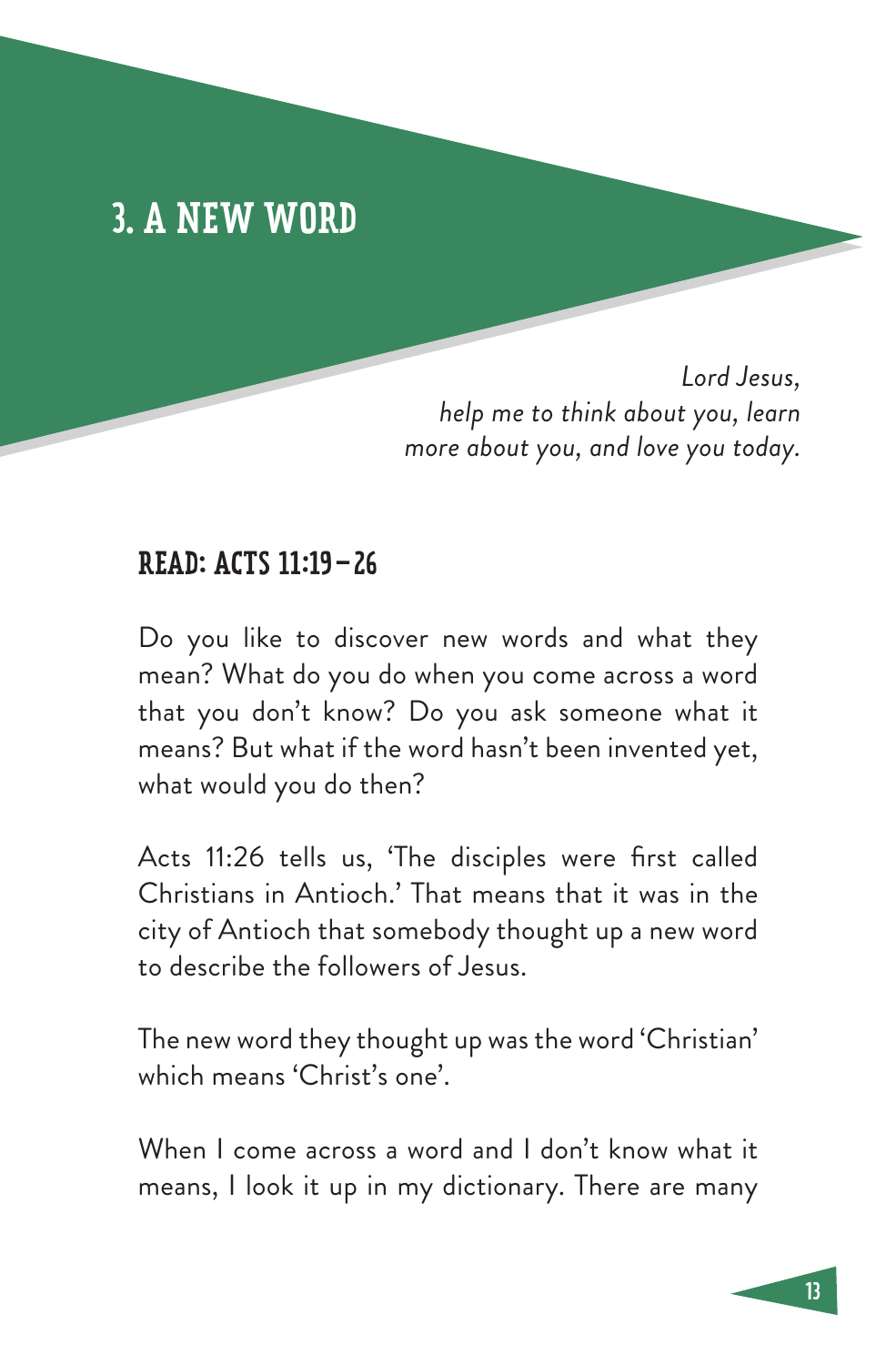different words in a dictionary – and each one of them has its own meaning.

Perhaps your friends at school or football club don't really know what the word 'Christian' means. How are they going to find out?

They might not look up a dictionary. Perhaps your friends don't ever read the Bible. But they could find out, couldn't they? If you are a Christian they could find out what a Christian is like by looking at you!

If they watched the things that you said and did, they would be able to learn what it really means to be a Christian. Instead of having to read a dictionary, they could come to you and say, 'How do I become a Christian like you?' Wouldn't that be amazing?

That's exactly what happened in Antioch. The people in Antioch looked at the Christians and saw that they loved Jesus and that Jesus loved them. So they gave them the name 'Christ's Ones'. They knew that these people belonged to Jesus and followed him.

Let's pray that we will show our friends and family what a Christian is through our words and actions.